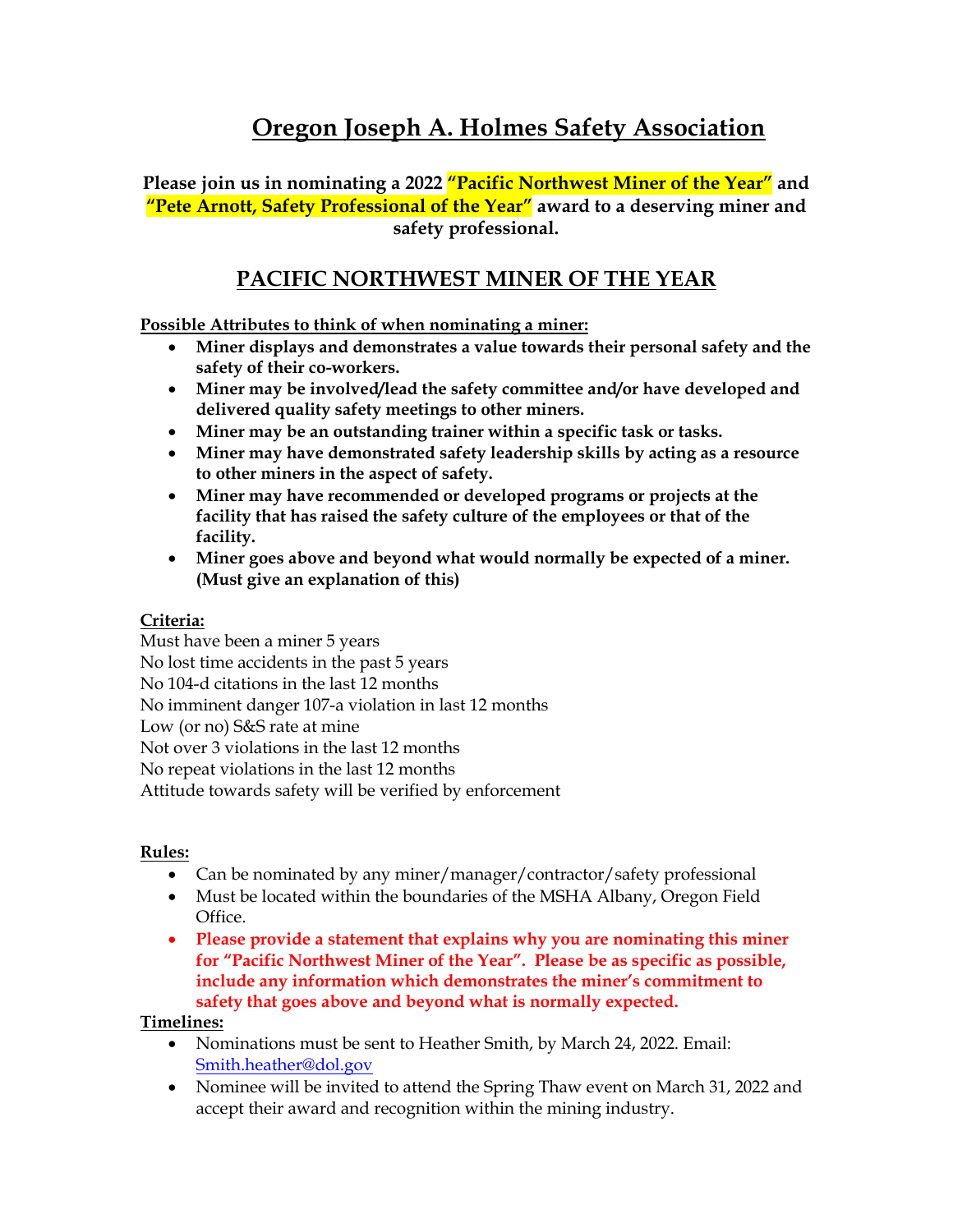# **PETE ARNOTT SAFETY PROFESSIONAL OF THE YEAR AWARD**

#### **Rules:**

- Can be nominated by any miner/manager/contractor/safety professional
- Must be located within the boundaries of the Albany, Oregon Field Office.
- **Please provide a statement that explains why you are nominating this safety professional for the "Pete Arnott, Safety Professional of the Year". Please be as specific as possible, include any information supporting the Safety Professional's extraordinary commitment to safety. The reason for nomination must include information that proves this individual goes above and beyond what is normally expected of a safety professional. Individual must have created an innovative safety program or idea that can be shared with others interested in mining safety.**

### **Criteria:**

- Must have been a safety professional for 5 years
- No lost time accidents in the last 12 months
- No 104-d citations in last 12 months
- No imminent danger 107-a violation in last 12 months
- Low (or no) S&S rate
- Not over 3 violations in the last 12 months
- No repeat violations in the last 12 months
- Attitude towards safety will be verified by enforcement

### **Timelines:**

- Nominations must be sent to Heather Smith by March 24, 2022. Email: [Smith.heather@dol.gov](mailto:Smith.heather@dol.gov)
- Nominee will be invited to attend the Spring Thaw on March 31, 2022 and accept their award and recognition within the mining industry.
- Nomination forms are on the last page. Please fill out and give to Heather Smith, MSHA or email to smith.heather@dol.gov.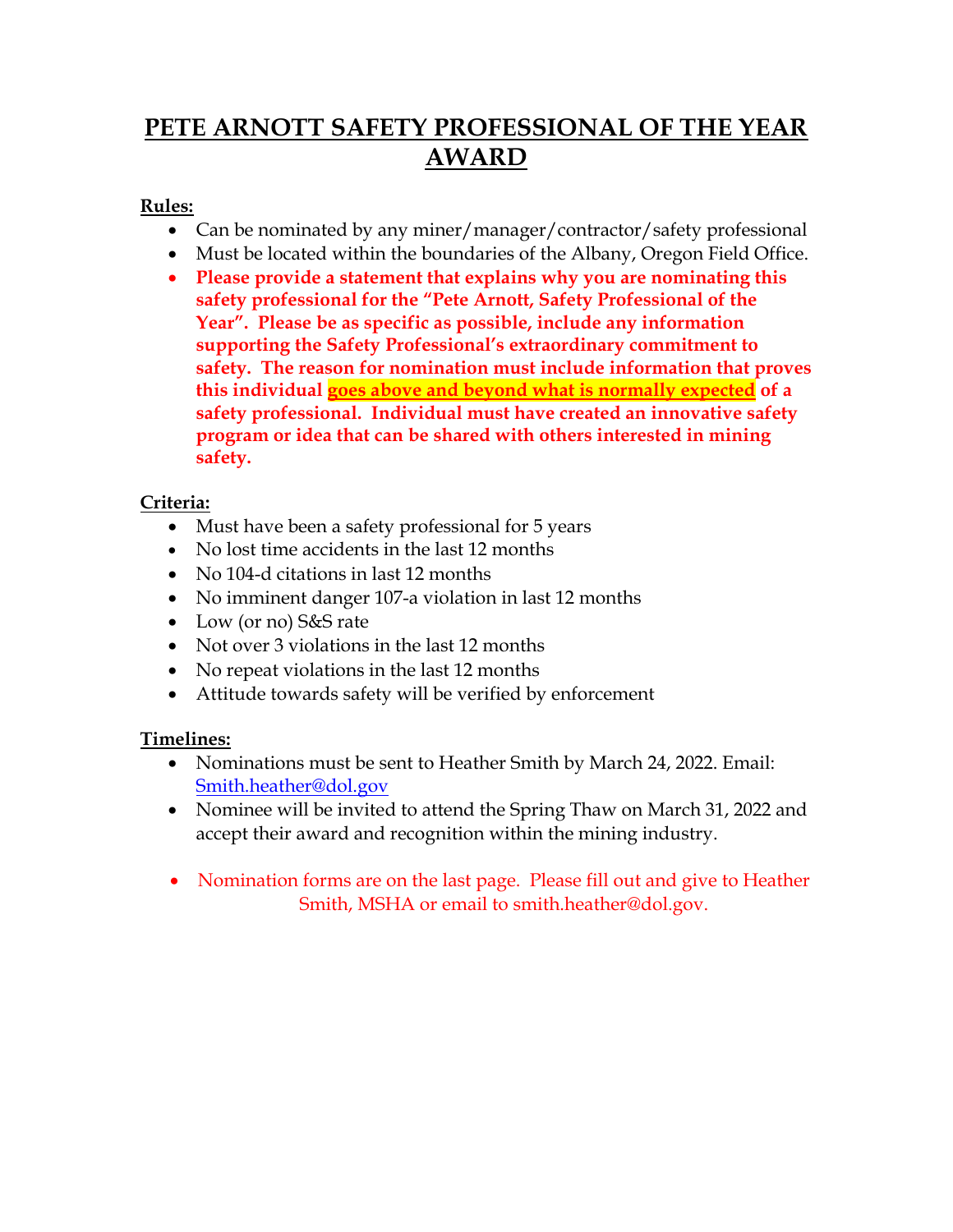# **Nomination Forms** (USE AS MANY LINES/PAGES AS YOU NEED PLEASE ELABORATE)

| $\mathbf I$                         | would like to                    |
|-------------------------------------|----------------------------------|
| nominate_                           | for "Pacific Northwest, Miner of |
| the Year". He/She is an employee of |                                  |
| The reason I am nominating him/her  |                                  |
|                                     |                                  |
|                                     |                                  |
|                                     |                                  |
|                                     |                                  |
|                                     |                                  |
|                                     |                                  |
|                                     |                                  |
|                                     |                                  |
|                                     |                                  |
|                                     |                                  |
|                                     |                                  |
|                                     |                                  |
|                                     |                                  |
|                                     |                                  |
|                                     |                                  |
|                                     |                                  |
|                                     |                                  |
|                                     |                                  |
|                                     |                                  |
|                                     |                                  |
|                                     |                                  |
|                                     |                                  |
|                                     |                                  |

Date: Nominated By:/contact information: